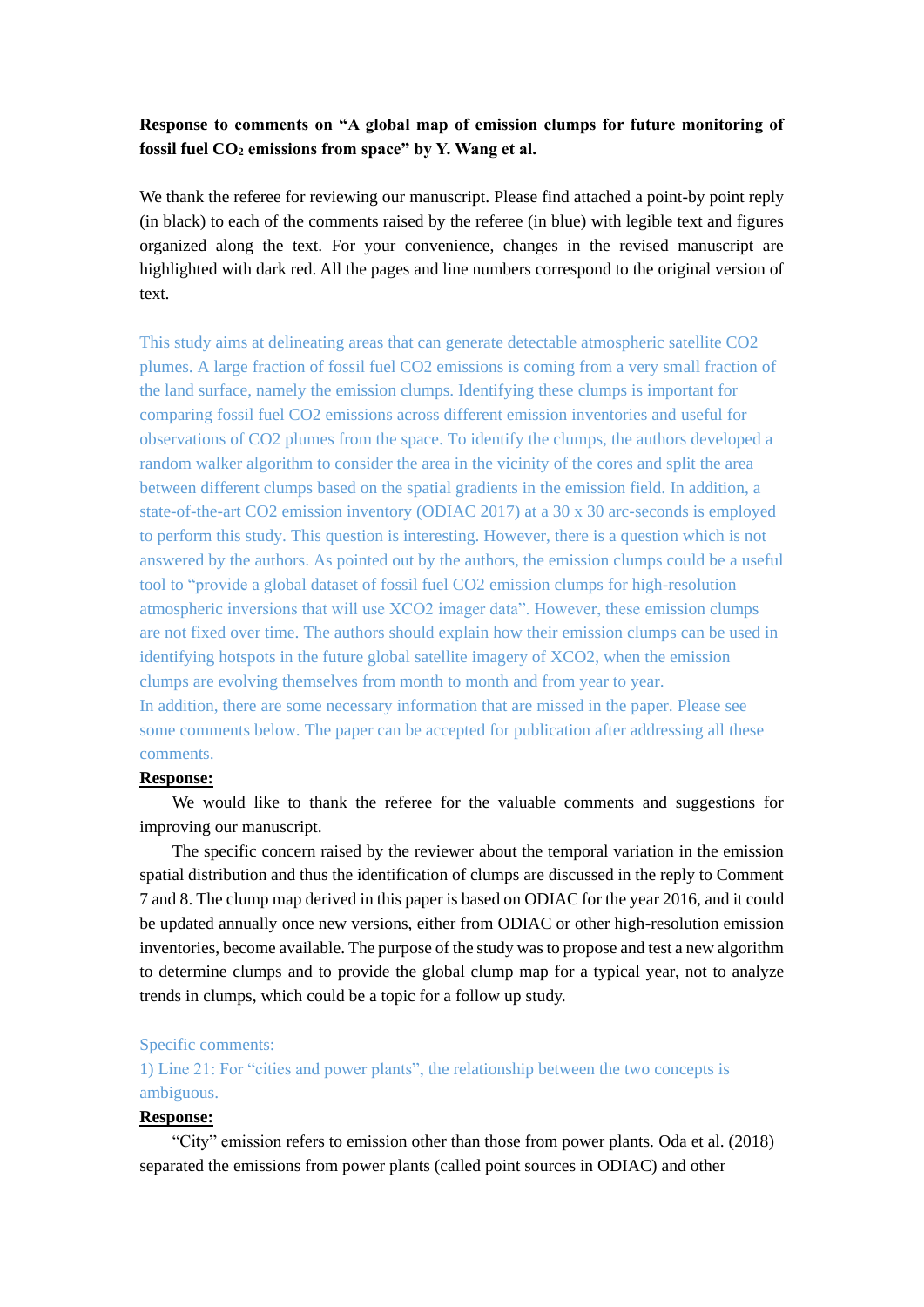emissions (called non-point sources in ODIAC). The non-point sources were distributed in proportion to the nighttime light that is observed from space. To clarify the relationship between "cities" and "power plants", we revise the sentence into: "A large fraction of fossil fuel  $CO<sub>2</sub>$  emissions occur within "hotspots", such as cities (where direct  $CO<sub>2</sub>$  emissions related to fossil fuel combustion in transport, residential, commercial sectors, etc., excluding emissions from electricity-producing power plants, occur), isolated power plants, and manufacturing facilities, which cover a very small fraction of the land surface…."

2) Line 23: Delete "very". I do not understand "closely". Rephrase "there is no detailed emission inventory for most of them". The English is not clear at some places, may be polished by a native speaker.

#### **Response:**

We delete "very".

We revised this sentence: "...small fraction of the land surface. The coverage of all highemitting cities and point sources across the globe by bottom-up inventories is far from complete, and for most of those covered, the uncertainties in  $CO<sub>2</sub>$  emission estimates in bottom-up inventories are too large to allow continuous and rigorous assessment of emission changes (Gurney et al., 2019). Spaceborne imagery of…"

We have requested several fluent English speakers to take more active roles in proofreading the whole manuscript. We hope the revised manuscript could satisfy your concerns.

#### 3) Line 27: Define "XCO2" before it is formally used.

## **Response:**

We revise the sentence: "The proposed space-borne imagers with global coverage planned for the coming decade have a pixel size on the order of a few square kilometers, and an accuracy and precision of <1 ppm for individual measurements of vertically integrated columns of dry air mole fractions of  $CO<sub>2</sub> (XCO<sub>2</sub>)$ ."

## 4) Line 30: This sentence is too long, and should shorten for clarity.

#### **Response:**

We revise the sentence: "In this study, we address the question of the global- $\theta$  characterization of characterize area and point fossil fuel CO<sub>2</sub> emitting sources (those hotspots are called emission clumps hereafter) that may cause generating coherent XCO<sub>2</sub> plumes inthat may be observed from space-borne CO2 images across the globe. We characterize these emitting sources around the globe and they are referred to as "emission clumps" hereafter. An algorithm is proposed…"

5) Line 49: For "cities and power plants", the relationship between the two concepts is ambiguous. They may overlap.

### **Response:**

We revise the sentence: "The contribution from cities (excluding electricity-related emissions from large power plants, see Sect. 2) and power plants to national and global mitigation efforts is thus critical (Creutzig et al., 2015; Shan et al., 2018)."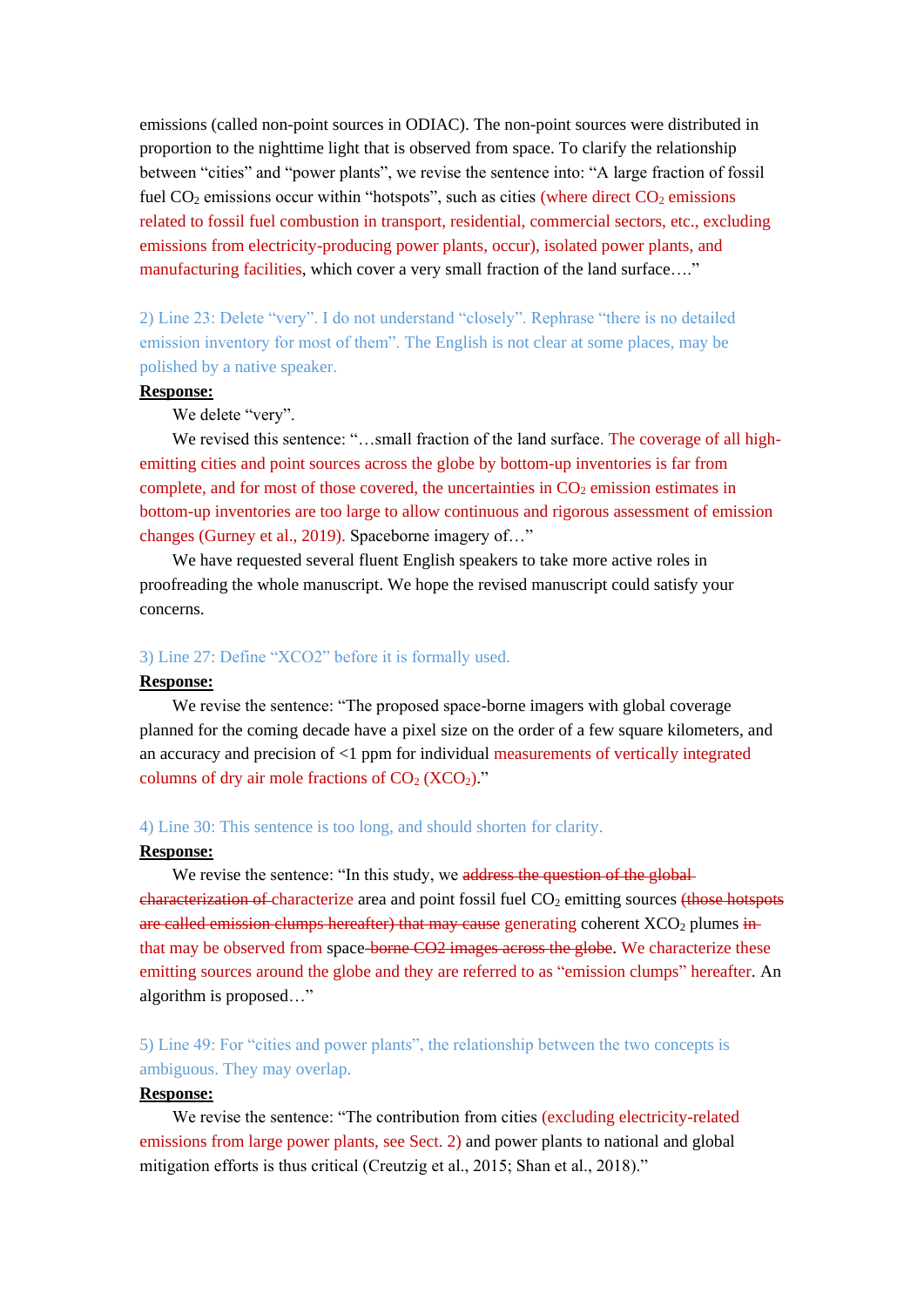## 6) Line 51: This sentence is too long, and should shorten for clarity.

#### **Response:**

We revise the sentence: "The technique called atmospheric  $CO<sub>2</sub>$  inversion quantifies emissions based on a prior estimate from inventories, atmospheric  $CO<sub>2</sub>$  measurements and atmospheric transport models. Inversions of fossil fuel CO2 emissions have…"

7) Line 82: "a high resolution global map of fossil fuel CO2", it seems that the authors realized the importance of a high spatial resolution. However, what about the high temporal resolution? Does this affect the identification of emission clumps?

# **Response:**

We are aware of that there are some day-to-day and month-to-month variations in the spatial distribution of fossil fuel  $CO<sub>2</sub>$  emissions. And these variations can lead to variations in the spatial extent of the clump over the same timescales. In this study, we arbitrarily choose threshold-2 to be an order of magnitude smaller than threshold-1 to include marginal areas. We assume that our conservative definition of threshold-2 ensures that the effective clumps (clump cores) always stay between our boundaries, and it also ensures the consistency of the unit for which the satellite observations could provide emission estimates through one year.

In addition, in the regions experiencing fast urbanization, we agree that the clump definition should be updated annually based on the latest inventories at high resolution to track the trends in growing cities.

To address the reviewer's concern, we revise the manuscript by:

- Adding in Line 162: "...For calculating clumps based on morning emissions, we multiplied the annual mean emission rate (unit:  $g C m^{-2} hr^{-1}$ ) in each grid cell of ODIAC by the average scaling factors of emissions between 6:00-12:00 local time. The day-today and month-to-month variations in the spatial distribution of fossil fuel  $CO<sub>2</sub>$ emissions may lead to temporal variations in the spatial extent of the clumps. In this study, we define the clumps based on two thresholds (see Sect. 2.2) to ensure that the effective clumps are always within the boundaries of the clumps, and that the satellite observation should provide emission estimates consistently within a year. We thus ignore the month-to-month and day-to-day variations in the emissions."
- Adding in L422: "... In this study, threshold-2 is chosen an order of magnitude smaller than threshold-1. This choice is somewhat arbitrary to include some marginal areas. Such marginal area accounts for the fact that the outskirt of the cities could also contribute to the city cores. In addition, the marginal area ensures that the effective clumps (e.g. the cores of the clumps) will always be accounted for in the clump map within a short time span (typically within one year to among few years). With this default choice of threshold-2, …".
- Adding in Line 447: "..., these results highlight the necessity to objectively associate the observed  $CO<sub>2</sub>$  plumes with underlying emitting regions. In this study, the clumps are only defined based on the ODIAC emission map for the year 2016. However, in the regions experiencing fast urbanization rates, the spatial distribution of emissions are also changing rapidly. In order to build an operational observing system in the near future, it is also necessary to consistently update the clump definition based to latest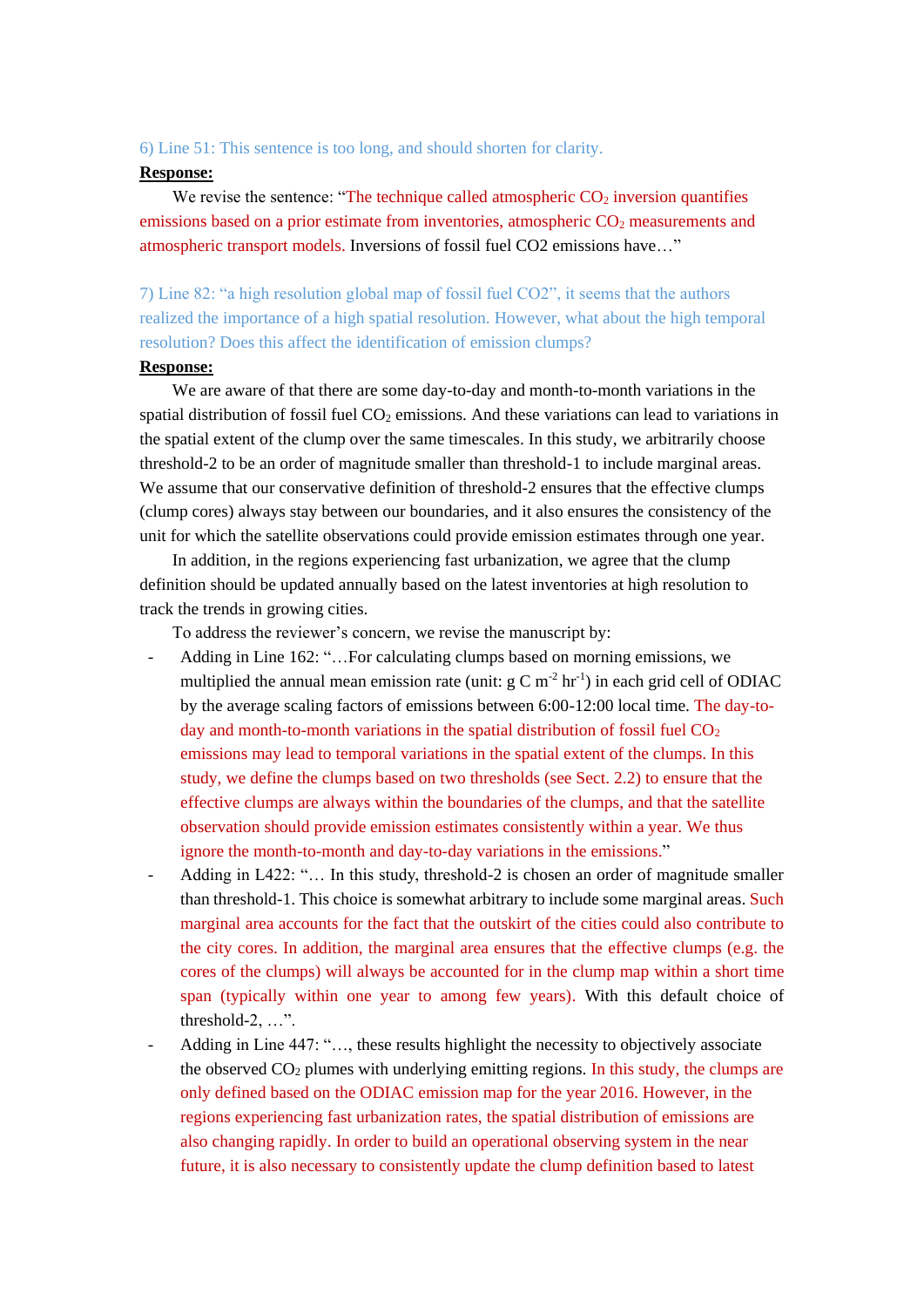emission maps to track the trends in the emissions and  $CO<sub>2</sub>$  plumes for growing cities."

# 8) Line 131: Provide evidence that the emission spatial distributions do not change significantly from year to year.

#### **Response:**

We are aware that some significant spatial distribution changes may be expected for countries with fast urbanization, e.g. China and East Asia (Frolking et al., 2013). As discussed in the response to Q7, our algorithm include some marginal areas around the city cores, ensuring that the clump map always capture the effective clumps in a short period (within one year to few years). In addition, the algorithm can be applied for each year to track the year-to-year variations in the clump definition for growing cities.

We add in L131: "... We chose the year 2016 assuming that the emission spatial distributions do not change significantly from year to year. In regions with rapid urbanization rates, the emission spatial distributions may change rapidly. The analysis of such changes is out of the scope of this paper, but the clump definition can be updated consistently with the latest high-resolution emission maps for each year, using the approach presented in Sect. 2.2. The ODIAC dataset provides…"

9) Line 139-163: These two paragraphs are given under a section namely "ODIAC fossil fuel CO2 emission map". However, the authors are not introducing the ODIAC product here, and it confuses me a lot when I was reading these paragraphs. I cannot understand the relationship between the ODIAC product and LEO, OCO-2, GOSAT and GeoCARB imagers.

### **Response:**

The ODIAC map provides the emission field at a high spatial resolution. However, ODIAC has a monthly temporal resolution. Because the planned LEO satellite imagers fly over a city at a local time close to noon, the plumes that impact the  $XCO<sub>2</sub>$  imagery are generated by morning emissions. To correctly link the  $XCO<sub>2</sub>$  observations and underlying emissions, morning emissions rather than the monthly mean emissions are needed. In this case, we apply the hourly profiles from TIMES to estimate the morning emissions from the monthly means. The overpass time of considered satellites determines how the ODIAC product is used.

To remove the ambiguity identified by the reviewer, we revise the manuscript by:

- Changing the title of section to "2.1 Development of a high resolution emission map of morning emissions".
- Moving the paragraph L139-L147 into the introduction L116: "Because  $CO<sub>2</sub>$  produced by emissions is quickly dispersed by transport,  $XCO<sub>2</sub>$  plumes sampled at a given time by a satellite image usually relate to emissions that occurred few hours before its acquisition (Broquet et al., 2018). In this study, we focus on planned LEO imagers on Sentinel missions, assuming an equator crossing time around 11:30 local time (Buchwitz et al., 2013; Broquet et al., 2018) so that  $XCO<sub>2</sub>$  plumes sampled by these imagers are from morning emissions. Different overpass times are also possible for other satellites. For example, Equator crossing times of OCO-2 and GOSAT are 13:00-13:30 local time. Geostationary imagers may provide a better temporal coverage of the emissions; e.g. GeoCARB images are considered to sample a city for multiple times within a day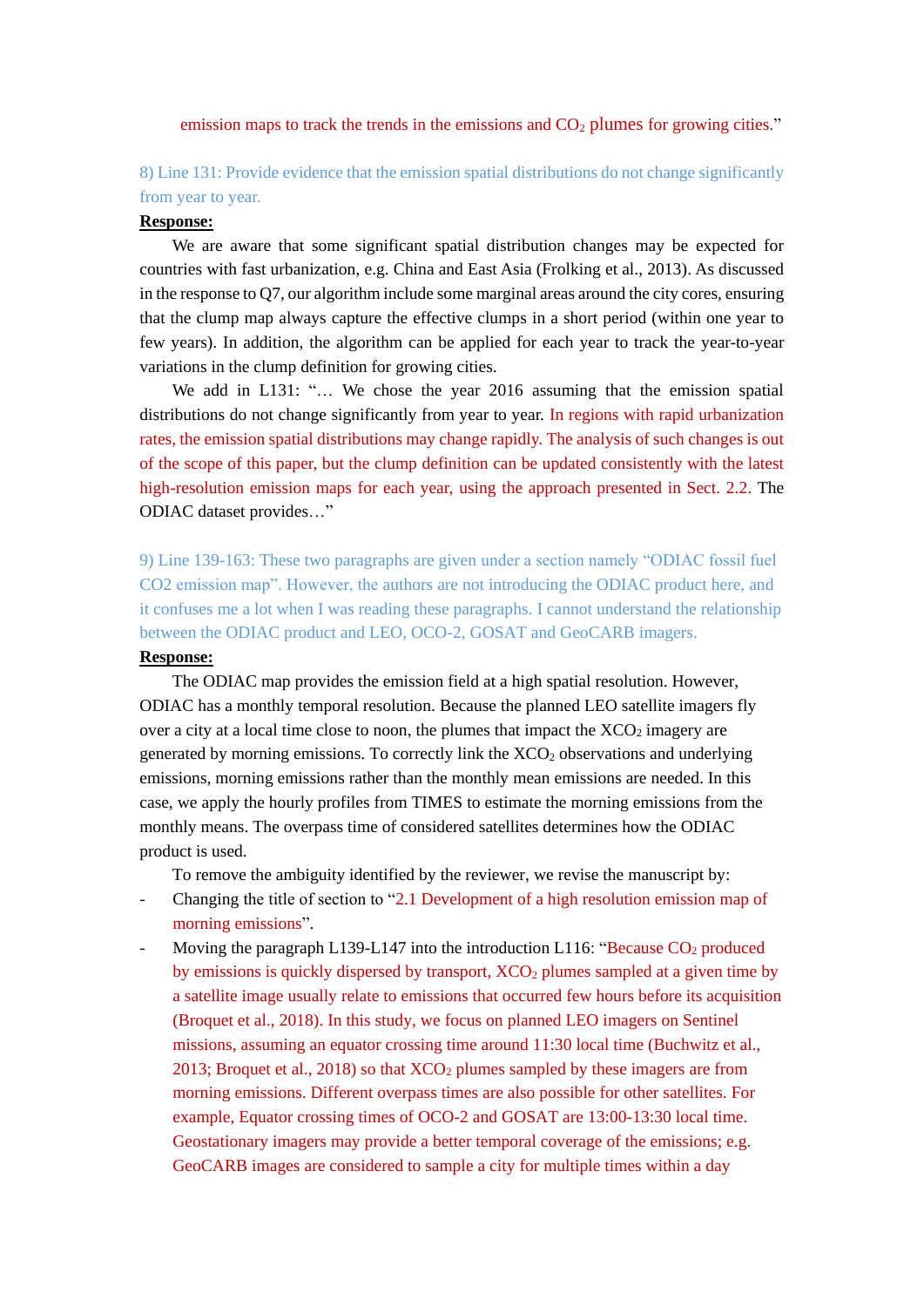(O'Brien et al., 2016)."

Deleting Line 146: "We adopt here a focus on planned Sentinel LEO imagers, and thus use annual average of morning emissions for calculating emission clumps. To estimate morning emissions, …"

10) Figure 1: I do not quite understand this graph. How do the authors divide the total cumulative share of global annual emissions into power plants and area sources?

# **Response:**

ODIAC emissions can be provided in several emission types, such as point source (power plant) and non-point sources. The locations and emissions for power plants in ODIAC are derived from the CARDA dataset, while the area emissions are computed by distributing the national emissions other than power plants based on the nighttime light.

Fig. 1 is plotted based on such separation of emissions from power plants and area sources. The cumulative share of the area emissions are shown in blue shade, and the cumulative share of the emissions from power plants are plotted in red shade and on top of the share of area emissions.

We add in line 165: "In ODIAC, the point sources only refer to power plants in the CARMA database. So in this study, we refer to sources other than power plants as area sources. Before clumps are calculated, ..."

11) Line 176-216: The presentation of the method used to identify the emission clumps is not clear. I tried to follow the steps in these paragraphs, but I was stopped by "Firstly"(line177), "Secondly"(line184),"1)"(line191),"2)"(line196),"3)"(line204),"4)"(line211).The structure is unclear. Since the core of this paper is to present a new method, the authors need to convince us that this method could be easily performed and possibly repeated by other researchers.

#### **Response:**

Figures 2 and 3 may be used for a further understanding of the algorithm. "Firstly, ..." corresponds to the selection of the power plants. "Secondly, …" corresponds to the computation of area clumps. The computation of area clumps follows four steps numbered 1) to 4).

To make it clearer, we add in line 176 "… Fig. 3 illustrates how it operates for a small domain as an example. Two categories of emission clumps are defined. A) Firstly ... B) Secondly…The four steps to compute area sources emission clumps are detailed as below." In addition, we provide the code with detailed comments for the algorithm.

# 12) Line 176-216: Meanwhile, the authors should publish the original code that is used to produce the emission clumps.

### **Response:**

We do provide the code, with detailed comments, that is used to produce the emission clumps.

13) Line 196: What is the relationship between the emission clumps identified by step "1)", "2)"and "3)"? Saying that they are independent, I would re-name them as Category A, B, C, …or those names used in Figure 6.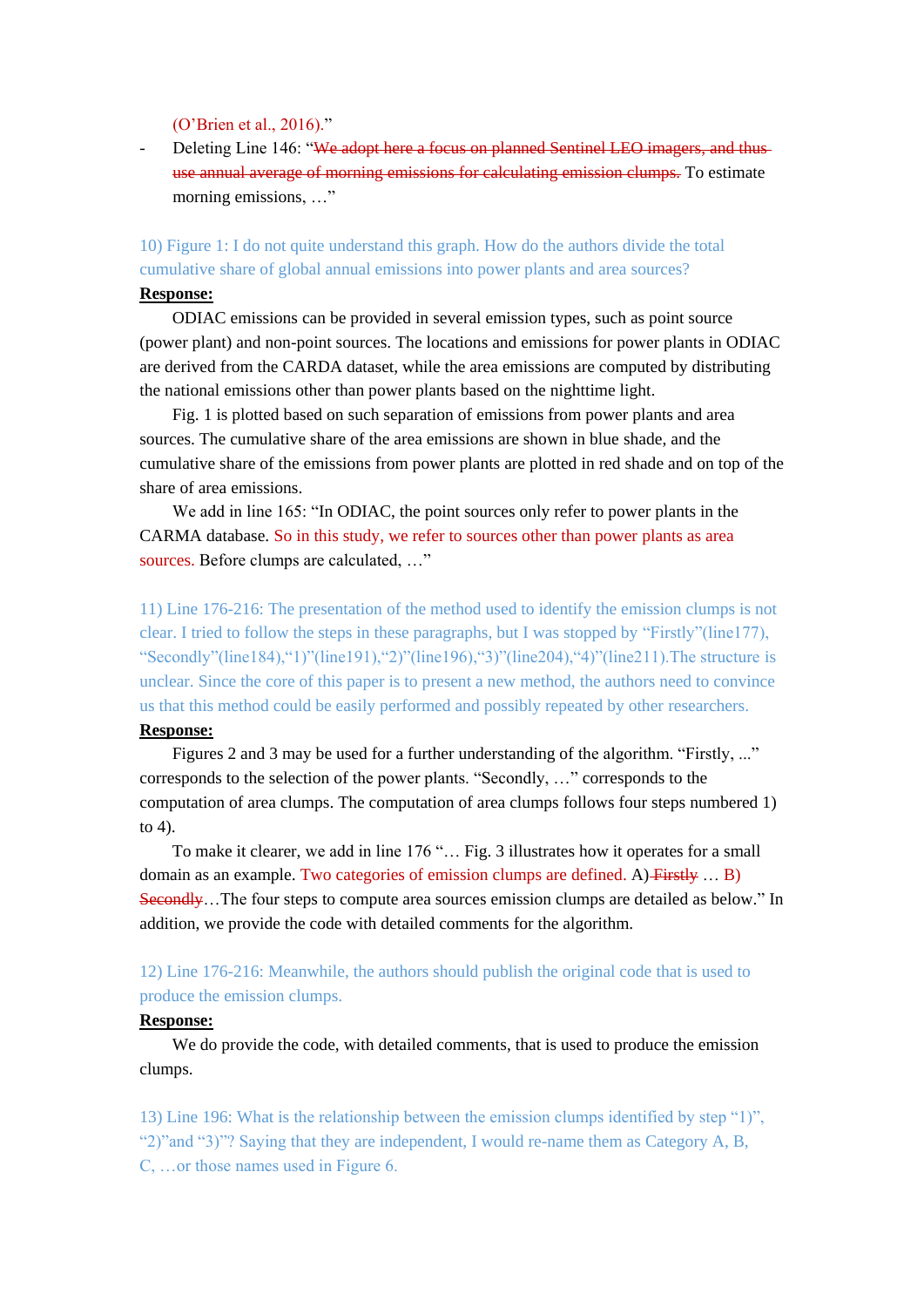### **Response:**

The emission clumps are categorized in three types. The first one is the power plants (point-source clumps) which was directly taken from the power plants in ODIAC (which was based on CARMA dataset) (step "A)" in the revised manuscript, see the response to Q11). The second and third types of clumps are both area clumps and they are defined in step "B)" and steps "1)"-"4)" (see the response to Q11 and the revised manuscript). The clumps in the second type all have a core which was identified as "urban" by ESRI urban map. The clumps in the third type do not have a core from ESRI urban map, but have a core whose emissions are above threshold-1. Step "1)" defines the potential grid cells to be included in any clump, but does not define any clump. Step "2)" defines the cores correspond to an ESRI urban areas. Step "3)" defines other cores outside the ESRI urban area. Step "4)" attributes the grid cells defined in step "1)" and outside the area in steps "2)" and "3)" to either ESRI cores or non-ESRI cores.

We prefer to call them "point-source clump", "ESRI clump" and "non-ESRI clump", because they are more detailed than just "A", "B" and "C". Because the whole text discussed the differences and features of the three clumps, using these detailed names will help readers without any difficulty recalling what "A" and "B" and "C" refer to.

We add in line 216: "…recognizing different segments/objects in a picture or photograph. The clumps with an ESRI core (step 2) are called "ESRI clumps", while the clumps with a non-ESRI core (step 3) are called "non-ESRI clumps" hereafter. This step is illustrated in Fig. 3e…

#### 14) Line 204: What is the difference between "cities" and "towns"?

### **Response:**

We find that the ESRI urban map is not complete to cover all the emission hotspots. For example, Fig. 4b in the manuscript show that ESRI urban map only identify Beijing, Tianjin, Langfang, etc. But we do see some areas with strong emissions outside these ESRI-urban area from Fig. 4e in the manuscript. Because these areas are usually smaller (in terms of surface area) than the ESRI-urban area, and is not connected to ESRI-urban area, we call them "smaller populated area". Because countries differ in the levels of administrative divisions, to avoid the confusion raised by the referee, we changed the word "towns" into "small cities".

# 15) Line 266: "The clump with largest emission is Shanghai" Is it total emission or emission density?

### **Response:**

It is the total emission. We revise the sentence: "… The clump with largest annual emission budget is Shanghai, which emits 47 Mt C per year.…"

## 16) Line 272-274: I cannot understand these sentences. Shorten for clarity.

#### **Response:**

We revise the sentence into: "... This is because the southeast coast of China is densely populated even atwithin rural places areas (yellow-green outside the urban area of ESRI urban map in Fig. 4e), and because the emission rates per capita is also high in China compared to the world average (Janssens-Maenhout et al., 2017). As a result, our algorithm finds more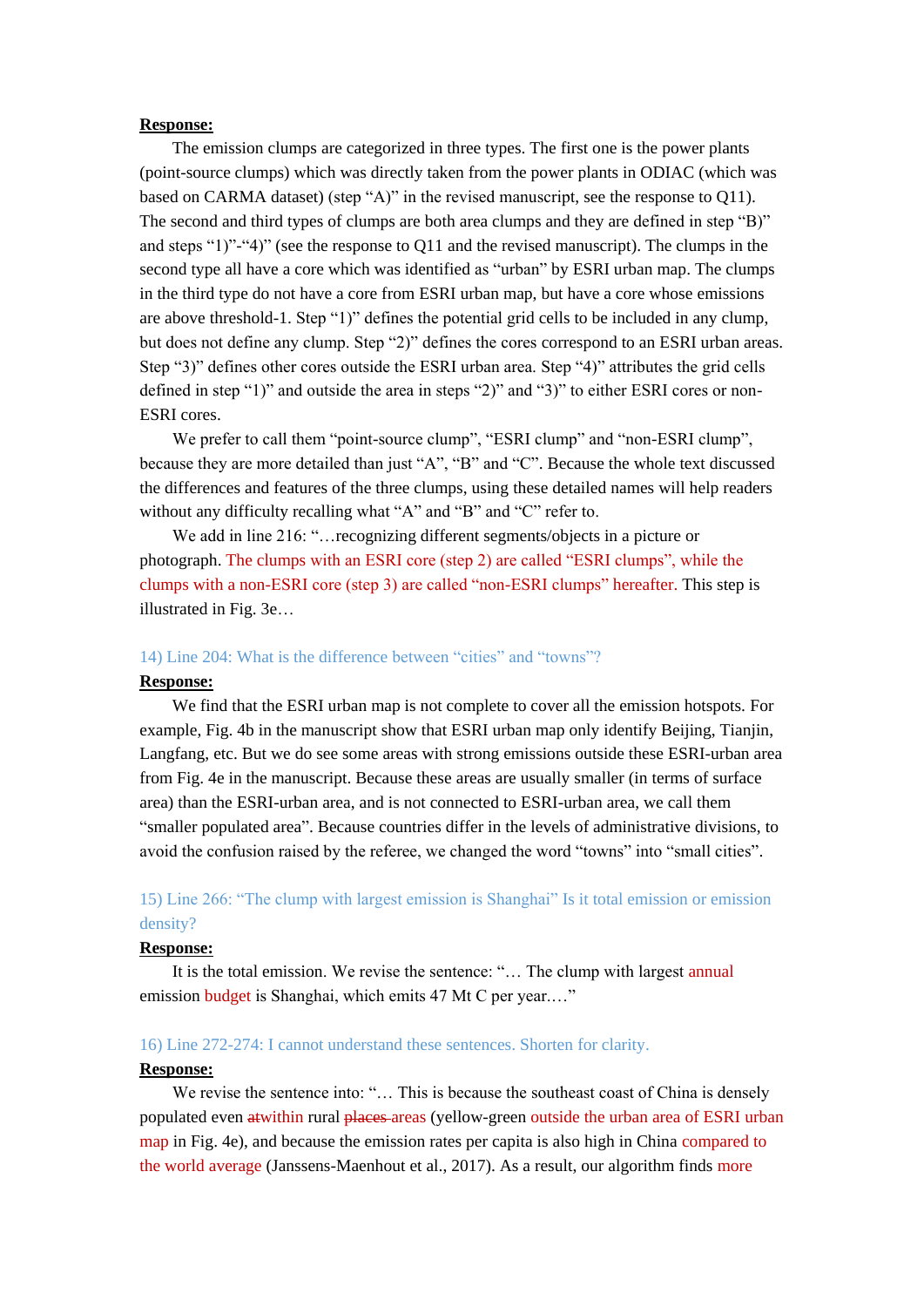#### non-ESRI clumps and larger area for each clump in China than other regions."

17) Line 280: There are other data sets for power plants in China better than the CARMA data set, e.g. the MEIC inventory, which has been noticed by the authors.

### **Response:**

MEIC inventory is used for comparison in Sect. 3.2. In this part, we only discussed the distribution of clumps based on the ODIAC map, because it is a global map that were derived consistently among countries. In the paper, we aim at some consistency between regions that allow comparisons. On the other hand, the methodology that is described in the paper can be applied to MEIC (China) or VULCAN (USA) datasets, among others, for more regional applications.

# 18) Figure 5: I do not understand why most emission clumps look like circles or dots in the four zoomed region. Is it a visual illusion?

### **Response:**

In this figure, we only plotted the location with small dots rather than the size and shape of the clumps. At continental scale, it is hard to display the precise shape of the clumps, which was shown by Fig. 4 in the manuscript. To make it clearer, we revise the title of this figure: "**Figure 5** The spatial distribution of emission-weighted center of the emission clumps all over the globe. The inserted plots zooms over 4 regions that contain most of the clumps."

19) Section 4: there are too many materials dropped in this part, among which the relationship is not very clear. If these discussions are independent, they can be organized in different parts under different headlines.

### **Response:**

Following the reviewer's suggestion, we rewrite this section with three sub-sections: "4.1 Impacts of the sounding precision on the identification of emission clumps" (with first two paragraphs in the original manuscript), "4.2 Impact of using ODIAC on the identification of emission clumps" (a newly added paragraph and the third paragraph in the original manuscript), "4.3 Implication for future inversion studies" (the last paragraph in the original manuscript).

### 20) Line 466: "a set of large emission clumps" for a large area or a large emission?

#### **Response:**

We revise the sentence: "In this study, we have identified a set of large-emission clumps with large emission rates (in the unit of  $g C m<sup>-2</sup> hr<sup>-1</sup>$ ) from a high-resolution emission inventory...."

21) Line 467: "This identification method identify"-> "This method identifies".

# **Response:**

We revise the sentence as the reviewer suggested.

22) Line 476: "Given actual atmospheric transport,"-> "Given actual atmospheric transport